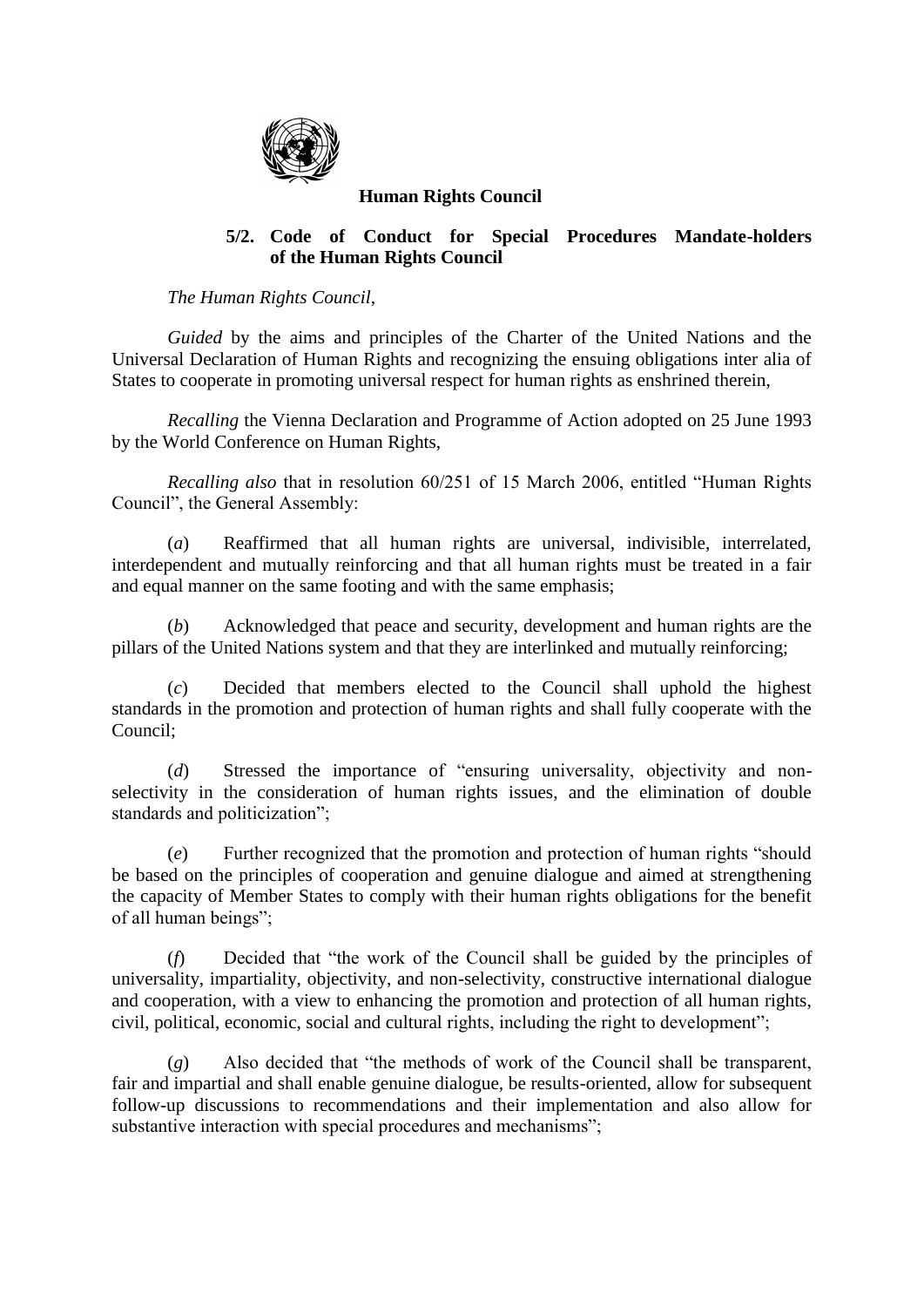*Underlining* the centrality of the notions of impartiality and objectivity, as well as the expertise of mandate-holders, within the context of special procedures, along with the need to give the required degree of attention to all human rights violations, wherever they may be taking place,

*Bearing in mind* that the efficiency of the system of special procedures should be reinforced through the consolidation of the status of mandate-holders and the adoption of principles and regulations taking the specificities of their mandate into consideration,

*Considering* that it is necessary to assist all stakeholders, including States, national human rights institutions, non-governmental organizations and individuals, to better understand and support the activities of mandate-holders,

*Recalling* articles 100, 104, 105 of the Charter of the United Nations, section 22 of article VI of the Convention on the Privileges and Immunities of the United Nations of 13 February 1946 and paragraph 6 of General Assembly resolution 60/251,

*Noting* decision 1/102 of 30 June 2006, in which the Council decided to extend exceptionally for one year the mandates and mandate-holders of the special procedures of the Commission on Human Rights, of the Sub-Commission for the Promotion and Protection of Human Rights as well as the procedure established pursuant to Economic and Social Council resolution 1503 (XLVIII) of 27 May 1970,

*Noting also* decision 1/104 of 30 June 2006, in which the Council established the Open-ended Intergovernmental Working Group entrusted with the task of formulating recommendations on the issue of the review and possibly the enhancement and rationalization of all mandates, mechanisms, functions and responsibilities of the Commission on Human Rights, in order to maintain a regime of special procedures in accordance with paragraph 6 of General Assembly resolution 60/251,

*Noting further* resolution 2/1 of 27 November 2006, in which the Council requested the Open-ended Intergovernmental Working Group to "draft a code of conduct regulating the work of the special procedures",

*Considering* that this code of conduct is an integral part of the review, improvement and rationalization called for in General Assembly resolution 60/251 that, inter alia, seeks to enhance the cooperation between Governments and mandate-holders which is essential for the effective functioning of the system,

*Considering also* that such a code of conduct will strengthen the capacity of mandate-holders to exercise their functions whilst enhancing their moral authority and credibility and will require supportive action by other stakeholders, and in particular by States,

*Considering further* that one should distinguish between, on the one hand, the independence of mandate-holders, which is absolute in nature, and, on the other hand, their prerogatives, as circumscribed by their mandate, the mandate of the Human Rights Council, and the provisions of the Charter of the United Nations,

*Mindful of the fact* that it is desirable to spell out, complete and increase the visibility of the rules and principles governing the behaviour of mandate-holders,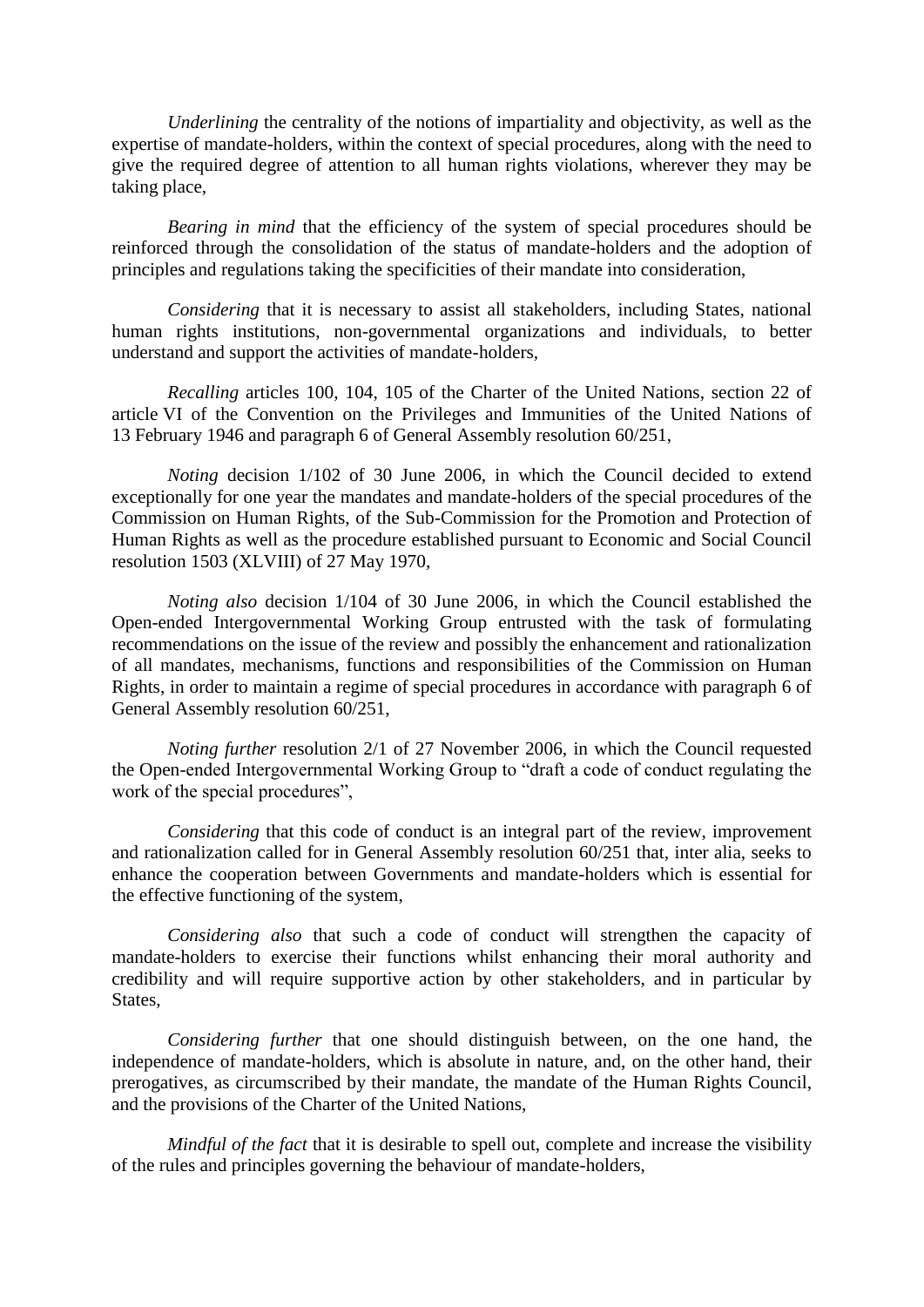*Noting* the Regulations Governing the Status, Basic Rights and Duties of Officials other than Secretariat Officials, and Experts on Mission that was adopted by the General Assembly in resolution 56/280 of 27 March 2002,

*Noting also* the draft Manual of the United Nations Human Rights Special Procedures adopted in 1999 by the sixth annual meeting of mandate-holders, as revised,

*Taking note* of the deliberations and proposals of the Open-ended Intergovernmental Working Group on Review of Mandates,

1. *Urges* all States to cooperate with, and assist, the special procedures in the performance of their tasks and to provide all information in a timely manner, as well as respond to communications transmitted to them by the special procedures without undue delay;

2. *Adopts* the Code of Conduct for Special Procedures Mandate-Holders of the Human Rights Council, the text of which is annexed to the present resolution and whose provisions should be disseminated by the Office of the United Nations High Commissioner for Human Rights, to the mandate-holders, to the Member States of the United Nations and to other concerned parties.

*9th meeting 18 June 2007*

[Resolution adopted without a vote.]**<sup>1</sup>**

# **Annex**

1

## **DRAFT CODE OF CONDUCT FOR SPECIAL PROCEDURES MANDATE-HOLDERS OF THE HUMAN RIGHTS COUNCIL**

#### **Article 1 - Purpose of the Code of Conduct**

The purpose of the present Code of Conduct is to enhance the effectiveness of the system of special procedures by defining the standards of ethical behaviour and professional conduct that special procedures mandate-holders of the Human Rights Council (hereinafter referred to as "mandate-holders") shall observe whilst discharging their mandates.

## **Article 2 - Status of the Code of Conduct**

1. The provisions of the present Code complement those of the Regulations Governing the Status, Basic Rights and Duties of Officials other than Secretariat Officials, and Experts on Mission (ST/SGB/2002/9) (hereinafter referred to as "the Regulations");

2. The provisions of the draft manual of United Nations Human Rights Special Procedures should be in consonance with those of the present Code;

3. Mandate-holders shall be provided by the United Nations High Commissioner for Human Rights, along with the documentation pertaining to their mission, with a copy of the present Code of which they must acknowledge receipt.

**<sup>1</sup>** See A/HRC/5/21, chap. III, para. 62.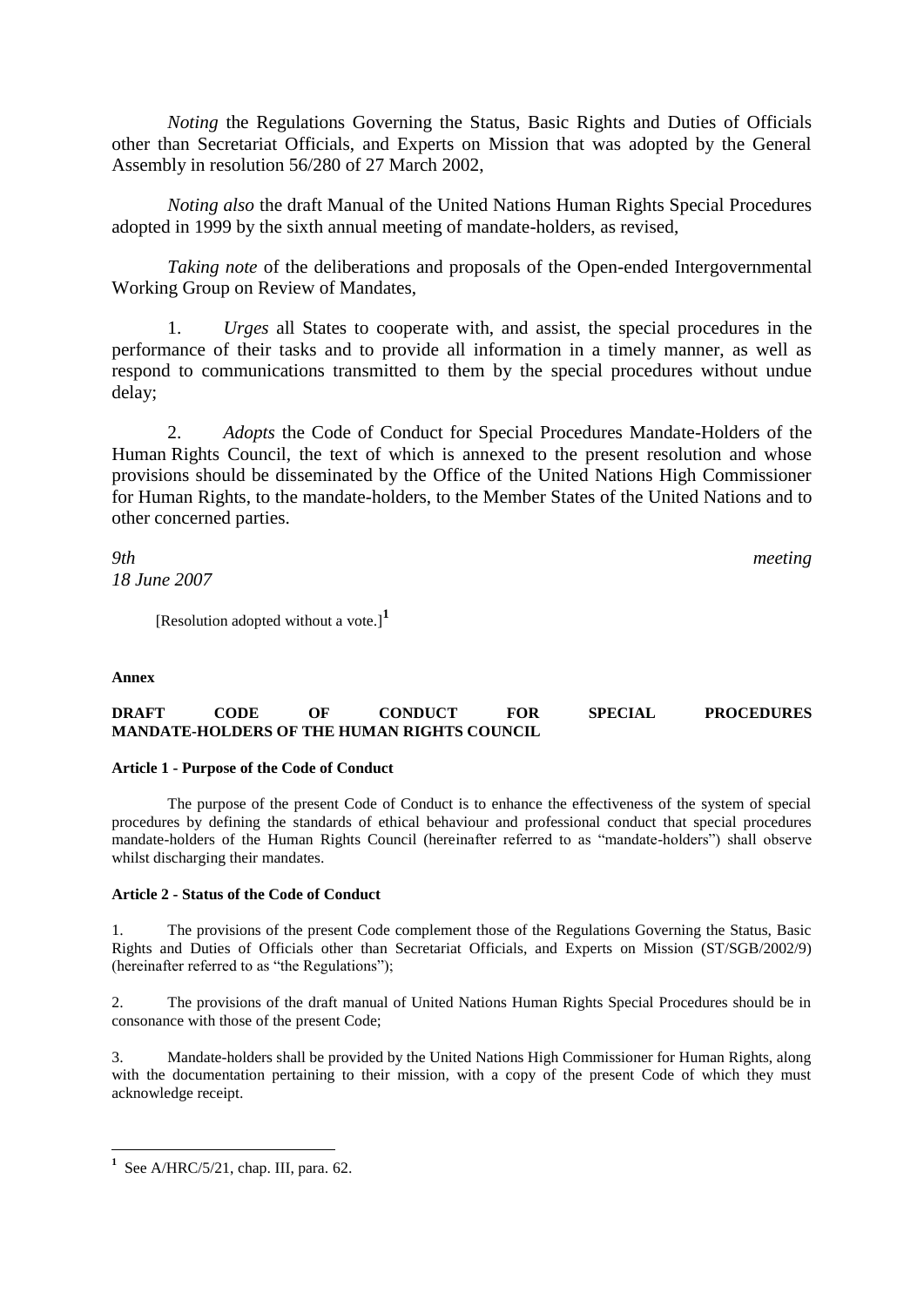#### **Article 3 - General principles of conduct**

Mandate-holders are independent United Nations experts. While discharging their mandate, they shall:

(*a*) Act in an independent capacity, and exercise their functions in accordance with their mandate, through a professional, impartial assessment of facts based on internationally recognized human rights standards, and free from any kind of extraneous influence, incitement, pressure, threat or interference, either direct or indirect, on the part of any party, whether stakeholder or not, for any reason whatsoever, the notion of independence being linked to the status of mandate-holders, and to their freedom to assess the human rights questions that they are called upon to examine under their mandate;

(*b*) Keep in mind the mandate of the Council which is responsible for promoting universal respect for the protection of all human rights and fundamental freedoms for all, through dialogue and cooperation as specified in General Assembly resolution 60/251 of 15 March 2006;

(*c*) Exercise their functions in accordance with their mandate and in compliance with the Regulations, as well as with the present Code;

(*d*) Focus exclusively on the implementation of their mandate, constantly keeping in mind the fundamental obligations of truthfulness, loyalty and independence pertaining to their mandate;

(*e*) Uphold the highest standards of efficiency, competence and integrity, meaning, in particular, though not exclusively, probity, impartiality, equity, honesty and good faith;

(*f*) Neither seek nor accept instructions from any Government, individual, governmental or non-governmental organization or pressure group whatsoever;

(*g*) Adopt a conduct that is consistent with their status at all times;

(*h*) Be aware of the importance of their duties and responsibilities, taking the particular nature of their mandate into consideration and behaving in such a way as to maintain and reinforce the trust they enjoy of all stakeholders;

(*i*) Refrain from using their office or knowledge gained from their functions for private gain, financial or otherwise, or for the gain and/or detriment of any family member, close associate, or third party;

(*j*) Not accept any honour, decoration, favour, gift or remuneration from any governmental or non-governmental source for activities carried out in pursuit of his/her mandate.

#### **Article 4 - Status of mandate-holders**

1. Mandate-holders exercise their functions on a personal basis, their responsibilities not being national but exclusively international.

2. When exercising their functions, the mandate-holders are entitled to privileges and immunities as provided for under relevant international instruments, including section 22 of article VI of the Convention on the Privileges and Immunities of the United Nations.

3. Without prejudice to these privileges and immunities, the mandate-holders shall carry out their mandate while fully respecting the national legislation and regulations of the country wherein they are exercising their mission. Where an issue arises in this regard, mandate-holders shall adhere strictly to the provisions of Regulation 1 (e) of the Regulations.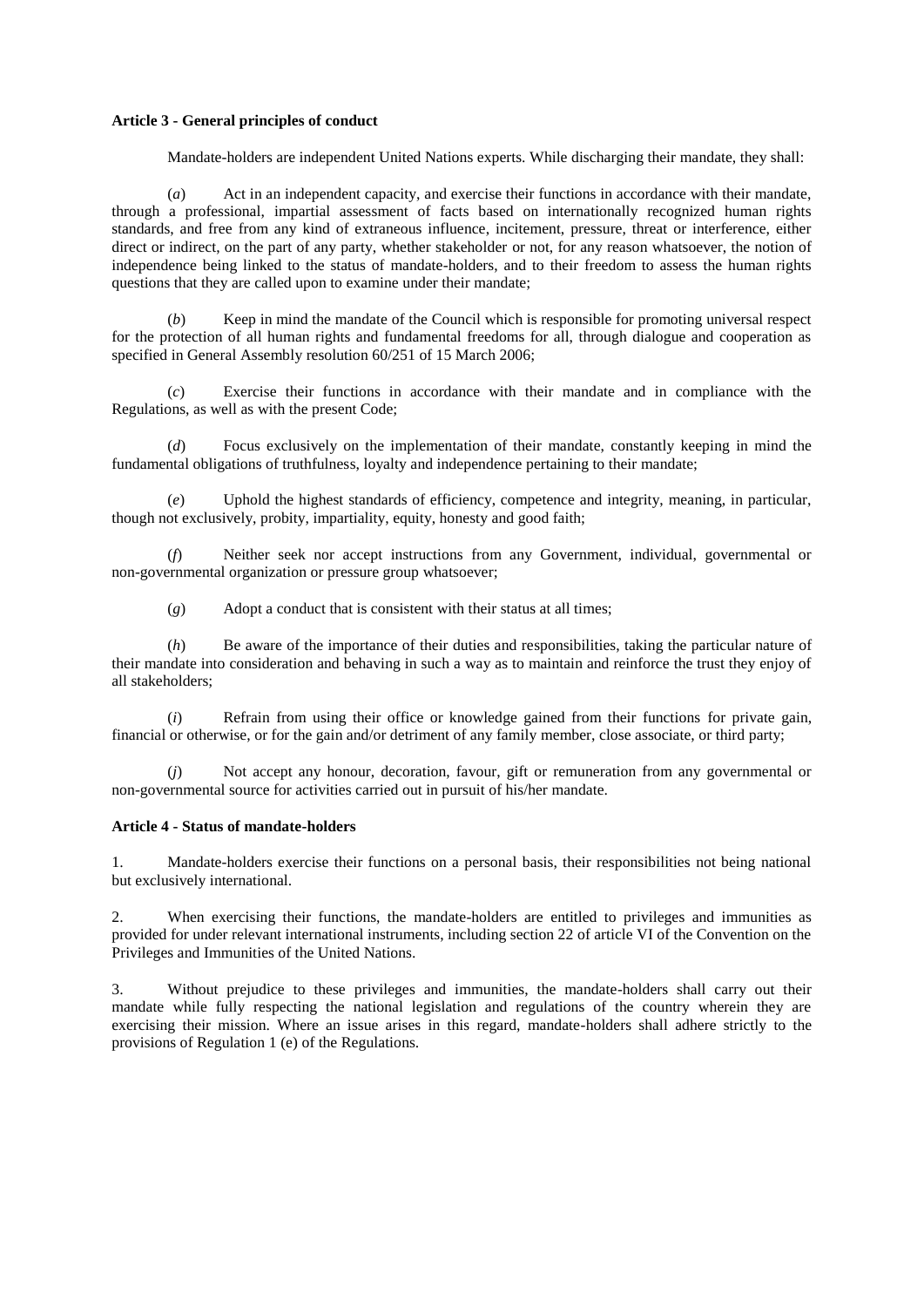#### **Article 5 - Solemn declaration**

Prior to assuming their functions, mandate-holders shall make the following solemn declaration in writing:

"I solemnly declare that I shall perform my duties and exercise my functions from a completely impartial, loyal and conscientious standpoint, and truthfully, and that I shall discharge these functions and regulate my conduct in a manner totally in keeping with the terms of my mandate, the Charter of the United Nations, the interests of the United Nations, and with the objective of promoting and protecting human rights, without seeking or accepting any instruction from any other party whatsoever."

# **Article 6 - Prerogatives**

Without prejudice to prerogatives for which provision is made as part of their mandate, the mandateholders shall:

(*a*) Always seek to establish the facts, based on objective, reliable information emanating from relevant credible sources, that they have duly cross-checked to the best extent possible;

(*b*) Take into account in a comprehensive and timely manner, in particular information provided by the State concerned on situations relevant to their mandate;

Evaluate all information in the light of internationally recognized human rights standards relevant to their mandate, and of international conventions to which the State concerned is a party;

(*d*) Be entitled to bring to the attention of the Council any suggestion likely to enhance the capacity of special procedures to fulfil their mandate.

### **Article 7 - Observance of the terms of the mandate**

It is incumbent on the mandate-holders to exercise their functions in strict observance of their mandate and in particular to ensure that their recommendations do not exceed their mandate or the mandate of the Council itself.

#### **Article 8 - Sources of information**

In their information-gathering activities the mandate-holders shall:

(*a*) Be guided by the principles of discretion, transparency, impartiality, and even-handedness;

(*b*) Preserve the confidentiality of sources of testimonies if their divulgation could cause harm to individuals involved;

(*c*) Rely on objective and dependable facts based on evidentiary standards that are appropriate to the non-judicial character of the reports and conclusions they are called upon to draw up;

(*d*) Give representatives of the concerned State the opportunity of commenting on mandateholders' assessment and of responding to the allegations made against this State, and annex the State's written summary responses to their reports.

## **Article 9 - Letters of allegation**

With a view to achieving effectiveness and harmonization in the handling of letters of allegation by special procedures, mandate-holders shall assess their conformity with reference to the following criteria:

(*a*) The communication should not be manifestly unfounded or politically motivated;

(*b*) The communication should contain a factual description of the alleged violations of human rights;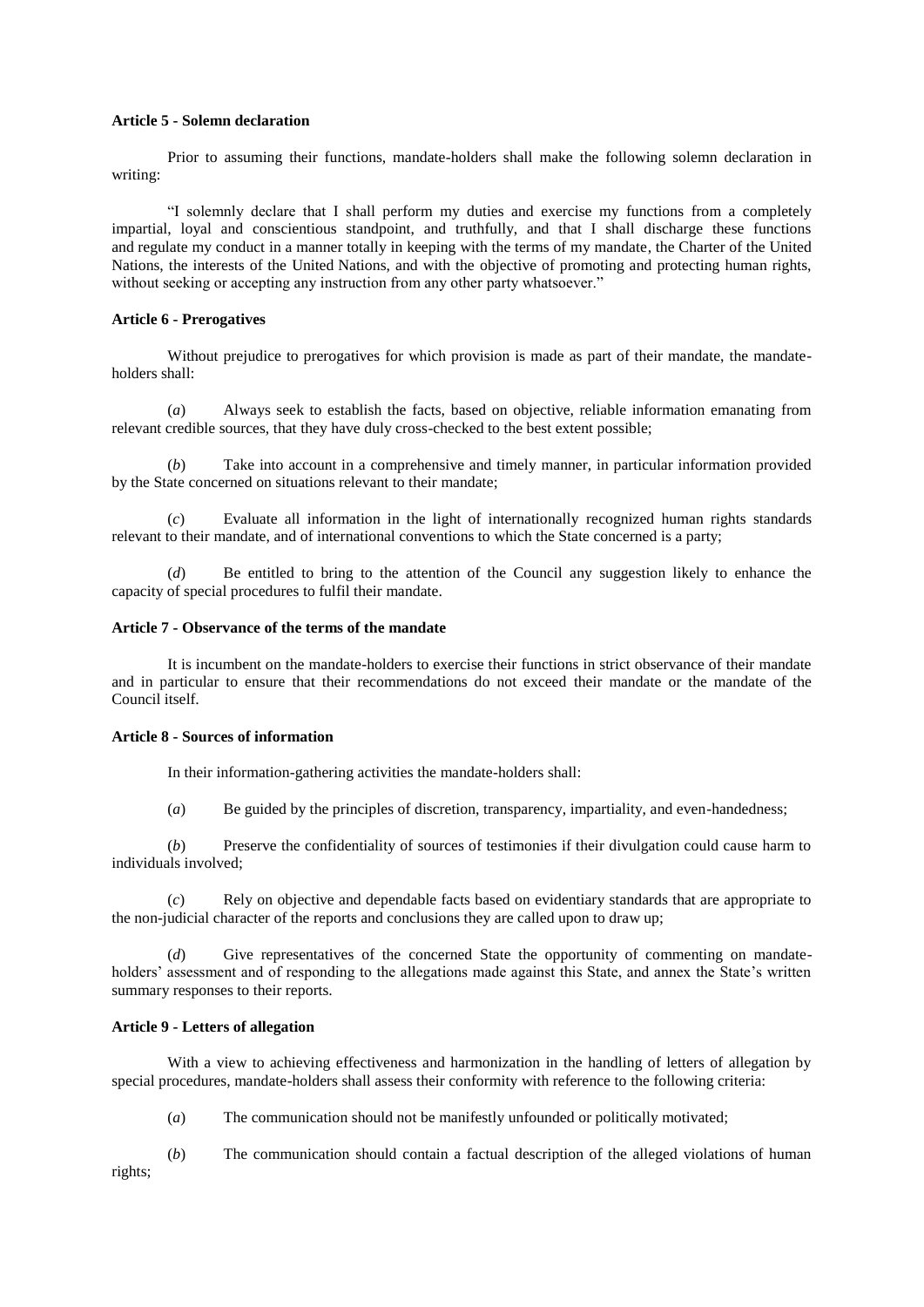(*c*) The language in the communication should not be abusive;

(*d*) The communication should be submitted by a person or a group of persons claiming to be victim of violations or by any person or group of persons, including non-governmental organizations, acting in good faith in accordance with principles of human rights, and free from politically motivated stands or contrary to, the provisions of the Charter of the United Nations, and claiming to have direct or reliable knowledge of those violations substantiated by clear information;

(*e*) The communication should not be exclusively based on reports disseminated by mass media.

## **Article 10 - Urgent appeals**

Mandate-holders may resort to urgent appeals in cases where the alleged violations are time-sensitive in terms of involving loss of life, life-threatening situations or either imminent or ongoing damage of a very grave nature to victims that cannot be addressed in a timely manner by the procedure under article 9 of the present Code.

#### **Article 11 - Field visits**

Mandate-holders shall:

(*a*) Ensure that their visit is conducted in compliance with the terms of reference of their mandate;

(*b*) Ensure that their visit is conducted with the consent, or at the invitation, of the State concerned;

Prepare their visit in close collaboration with the Permanent Mission of the concerned State accredited to the United Nations Office at Geneva except if another authority is designated for this purpose by the concerned State;

(*d*) Finalize the official programme of their visits directly with the host country officials with administrative and logistical back-up from the local United Nations Agency and/or Representative of the High Commissioner for Human Rights who may also assist in arranging private meetings;

(*e*) Seek to establish a dialogue with the relevant government authorities and with all other stakeholders, the promotion of dialogue and cooperation to ensure the full effectiveness of special procedures being a shared obligation of the mandate-holders, the concerned State and the said stakeholders;

(*f*) Have access upon their own request, in consultation with the Office of the High Commissioner for Human Rights and after a common understanding between the host Government and the mandate-holder, to official security protection during their visit, without prejudice to the privacy and confidentiality that mandate-holders require to fulfil their mandate.

### **Article 12 - Private opinions and the public nature of the mandate**

Mandate-holders shall:

(*a*) Bear in mind the need to ensure that their personal political opinions are without prejudice to the execution of their mission, and base their conclusions and recommendations on objective assessments of human rights situations;

In implementing their mandate, therefore, show restraint, moderation and discretion so as not to undermine the recognition of the independent nature of their mandate or the environment necessary to properly discharge the said mandate.